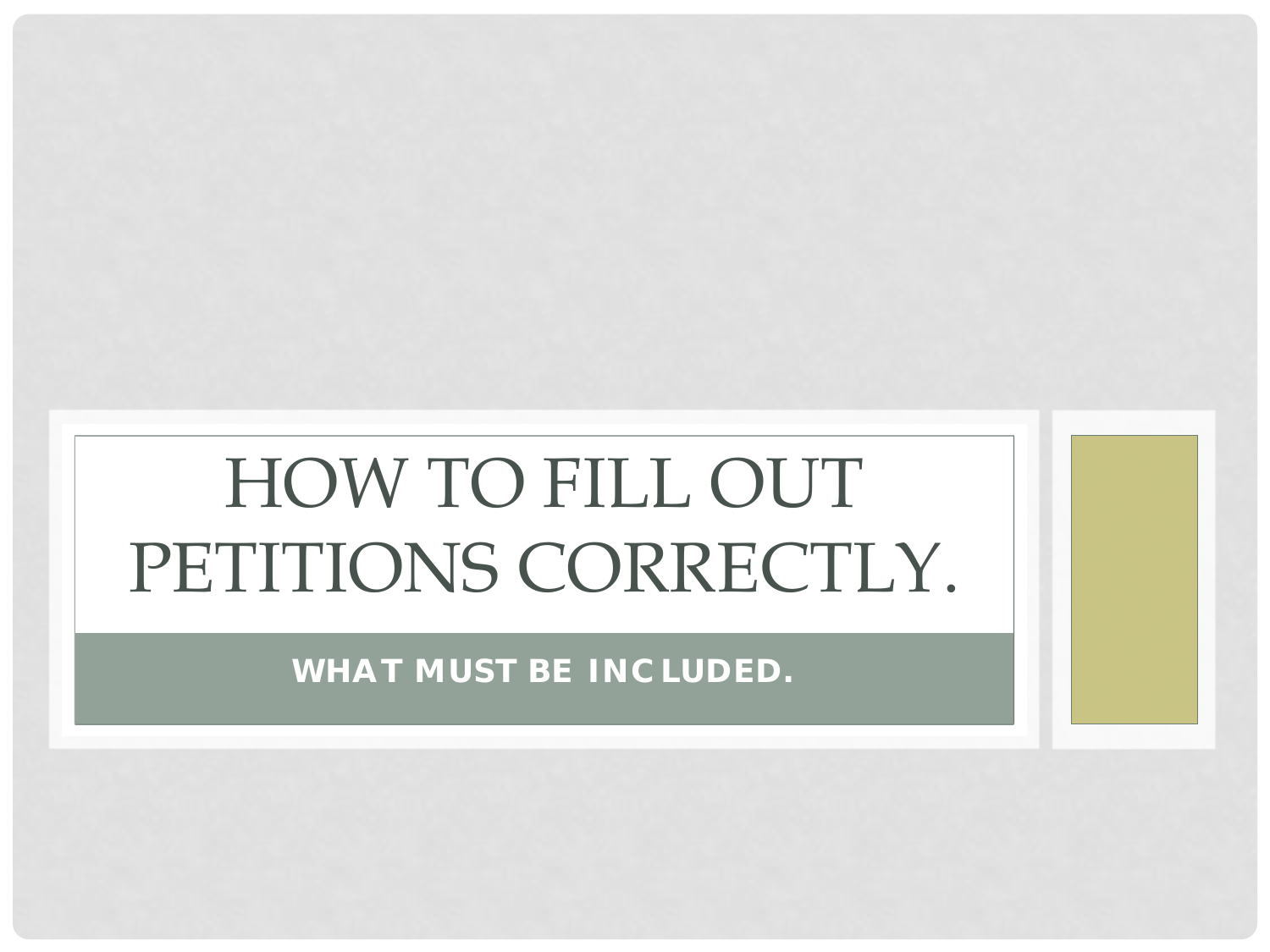# Tip of the day

A great source of information for this topic is the "Election Case Law Update" that the State Board gives out every year. It always starts with some key election issues and then goes to petitioning.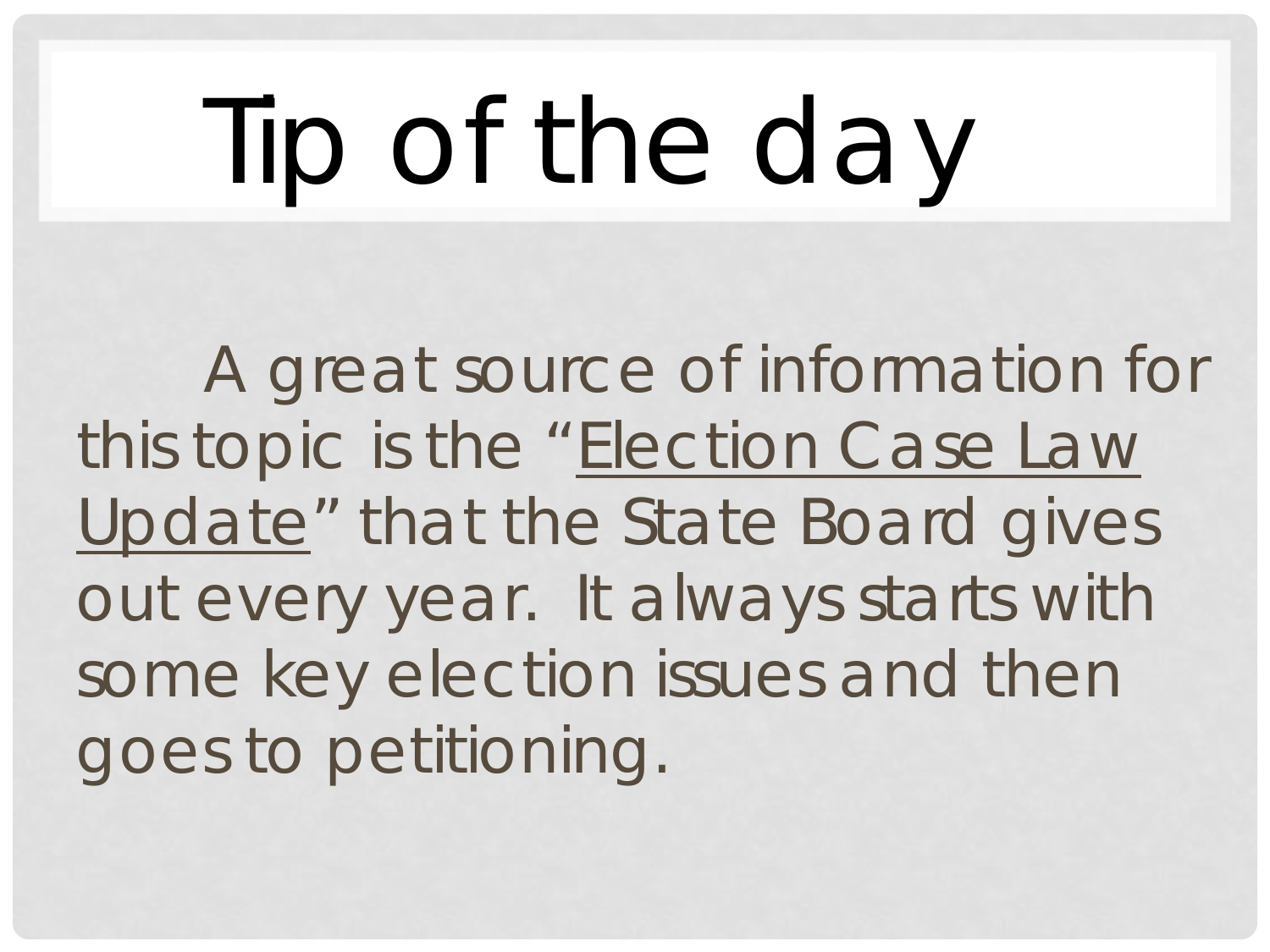### WHAT MUST BE ON PETITION:

• Form of the petition:

Designating: EL 6-132(1)

Independent nominating: EL 6-140

• Candidate information:

Designation or nomination: eligibility, restrictions EL 6-122

Name: EL 7-102

Address: Candidate must reside at address shown on petition EL 6-132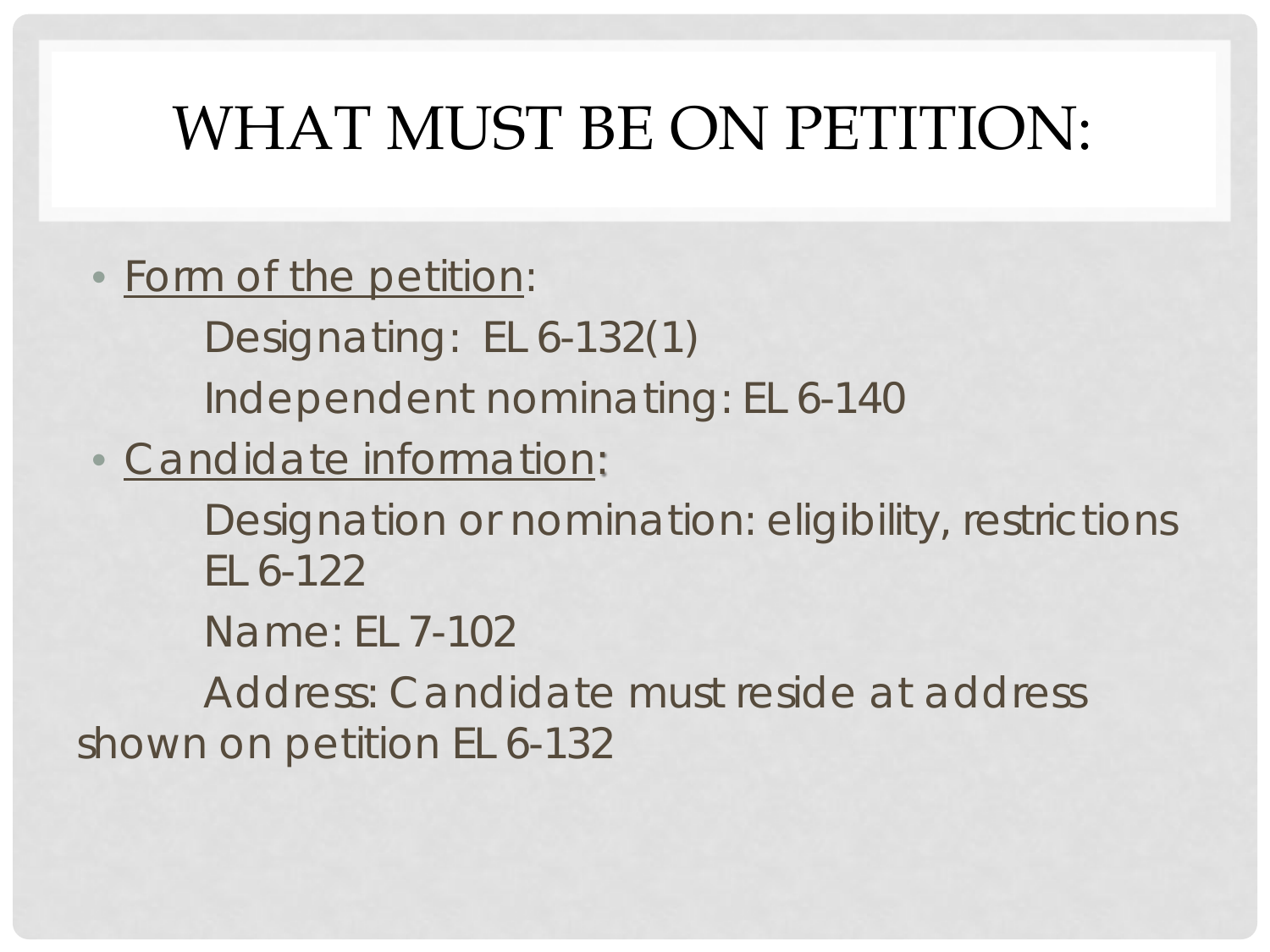### Continued...What must be on petition:

Title of office: name of the public office or party position sought must be clearly set forth on the petition. EL 6-124 and 6-132(1)

- Signers to petition: date, name of the signer, his or her residence address and town or city (except in NYC-the county) EL 6-130
- Witness Statement: all information MUST be filled in or all signatures on the page will be invalidated. Name, address, party, number of signatures, date and signature of witness EL 6-134.
- Signatures taken by Notary of Commissioner of Deeds: if a signer is not sworn by the notary or commissioner of deeds, the signature of the person not sworn is invalid EL 6-132(3)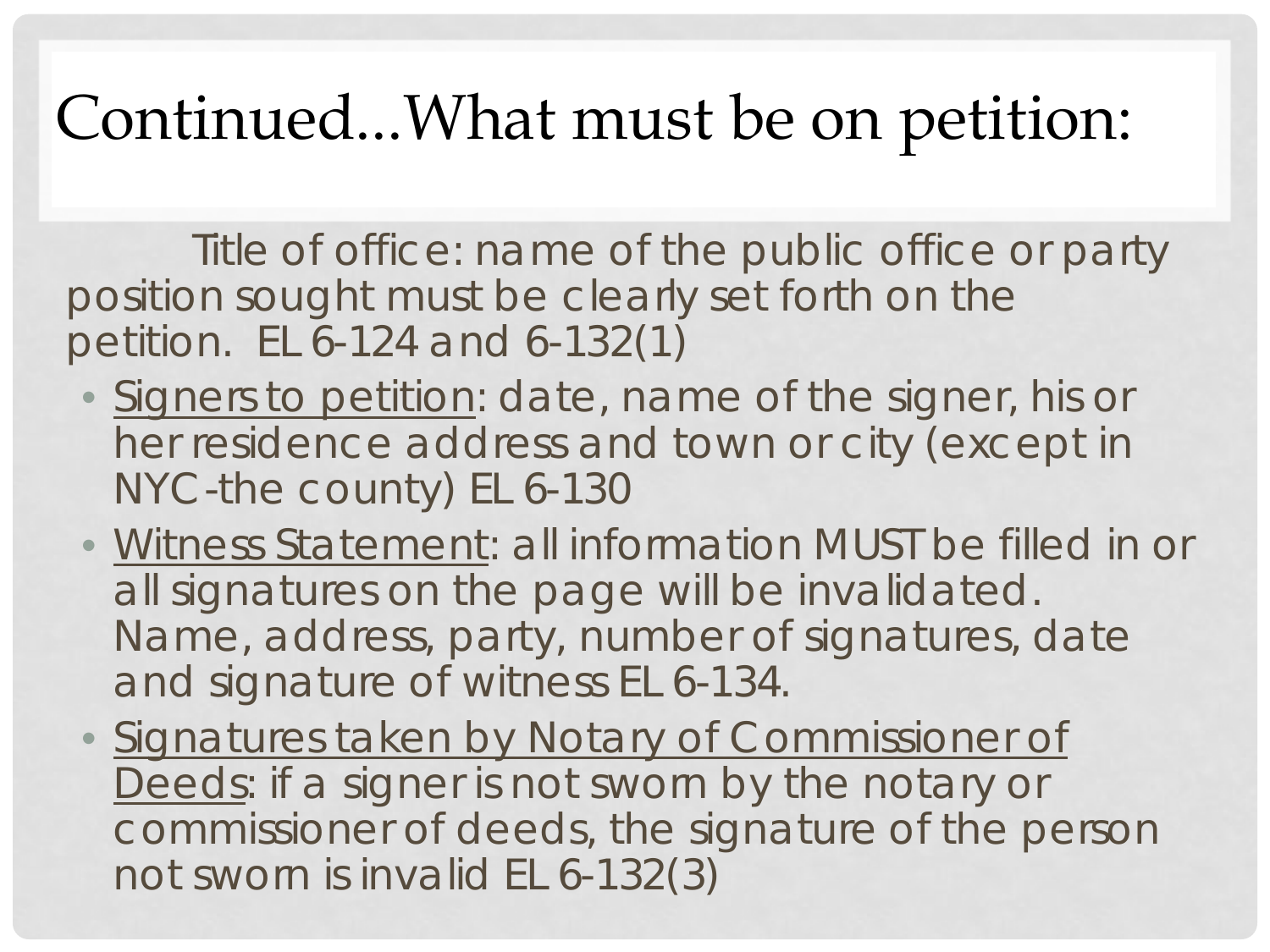### Continued...What must be on petition:

- Page numbering: pages of a petition shall be numbered sequentially at the foot of each sheet. EL 6-134(2) and 6215.1(a)
- Cover sheet: all petitions containing 10 or more sheets shall be accompanied by a cover sheet 6215.1(b) and shall contain the following information: office and district number (where appropriate) for which each designation and nomination is being made, name and residence address of each candidate and number of volumes, contact information for the petition 6215.2(a)(1,2 and 4)
- Form of cover sheet: 6215.8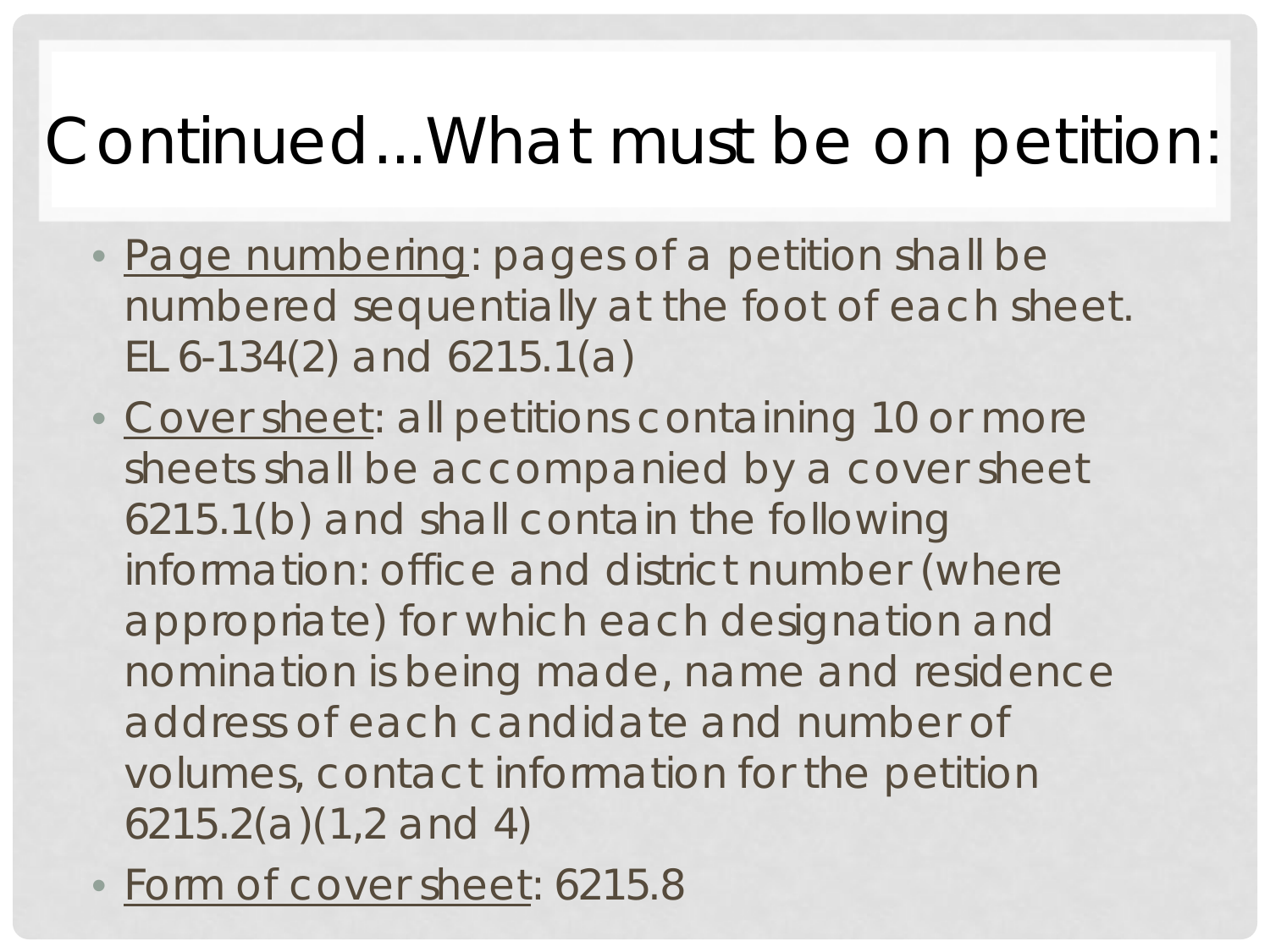### Orange County Board of Elections

25 Court Ln., @O Box 30, Goshen, NY 10924

845-291-2444

GENERAL GUIDE-LINES FOR DESIGNATING & NOMINATING PETITIONS

Please refer to the attached sample petitions A & B. Should any questions arise, please contact the Orange County Commissioners of Elections to avoid wasteful mistakes.

DESIGNATING PETITIONS (A) are to be used by Candidates seeking candidacy on the ballot line of one of the Six (6) recognized political parties.

NOMINATING PETITIONS (B) are to be used by candidates seeking candidacy other than recognized political parties "independent candidates"

Petitions for offices to be elected within Orange County must be filed with the Orange County Board of Elections. Petitions for offices to be elected not fully in Orange County must be filed with the New York State Board of Elections in accordance with the NYS Election Calendar (see current year calendar for details).

SECTION 1. Be sure to correctly state the name of the recognized or chosen party name and the date of the appropriate Primary Election for DESIGNATING petitions (A), or the date of the General Election for NOMINATING petitions (B).

SECTION 2. Candidates listed here must be seeking office within identical political subdivisions such as town-wide offices, county-wide offices or city-wide offices. DO NOT combine Mayoral or City Judge Candidates with candidates running in only a portion of a city/town (ie WARDS). DO NOT combine local offices with County offices. Candidate's address must appear as shown on their election records. Also include mailing address if different. The way the name appears on the petition is the way the name will appear on the ballot. The Commissioners will accept letters filed with the petition if the candidate wishes to use an abbreviated or known name. The office sought must be accurately titled and include the appropriate Town/City, County and State. If 2 or more offices are of the same title but for different terms, the terms must be included in the title of the office. Candidates for public office must be qualified voters residing within the political subdivision represented by the office sought. Candidates for party positions must be enrolled party members living within the appropriate **Assembly District.** 

SECTION 3. The Committee to Fill Vacancies must consist of a least 3 registered voters enrolled in the appropriate party for Designating petitions (A). Nominating Petitions (B) vacancy committees must consist of a least 3 registered voters residing within the political unit represented by the office sought by the petition's candidate(s). Names and addresses must be identical to voter records. The Committee to Fill Vacancies is not required. Without a vacancy committee, if a candidate declines within 3 days after filing the petition, no substitution can be made.

SECTION 4. All signatures must: (a) be registered voters residing in the stated political unit (for Designating Petitions (A) they must also be enrolled in the appropriate party); (b) sign their own signature as they are registered; (c) not sign for anyone else (spouse; parent; child; etc.); (d) not have previously signed a petition for the same office or offices. All other information must be identical to voter records but may be completed by the sheet's witness. It is wise to gather a comfortable surplus of signatures to compensate for possible invalid signatures or sheets. Please check with the Board of Elections for the number of signatures needed.

SECTION 5. The most delicate portion of the sheet is the Statement of Witness. This must be completed by the witness who swears to have actually seen each signer of the sheet sign his or her own signature. The witnessing date must not pre-date any signature date on the sheet. Witness identification information may be completed by someone other than the witness.

SECTION 6. Sheets must be numbered consecutively after the petition is in volume form. Petitions of ten or more sheets must bear a cover sheet stating the party name, political unit, office(s) sought, and name and address(es) of candidate(s). Any two or more sheets must be bound together.

SECTION 7. Town or City must be correctly stated here (Not Village or Post Office).

CANDIDATES NOT ENROLLED IN THE PARTY: Designating Petitions (A)-bearing names of candidates not appropriately enrolled must be accompanied by party authorization certificates and acceptance certificates for said candidates. Properly enrolled candidates need not accept to remain candidates but must decline if they wish to be replaced.

ALL CANDIDATES named on a Nominating Petition (B) must accept or decline in writing.

\*\* CHECK CURRENT POLITTICAL CALENDAR FOR ETITNG DATES\*\*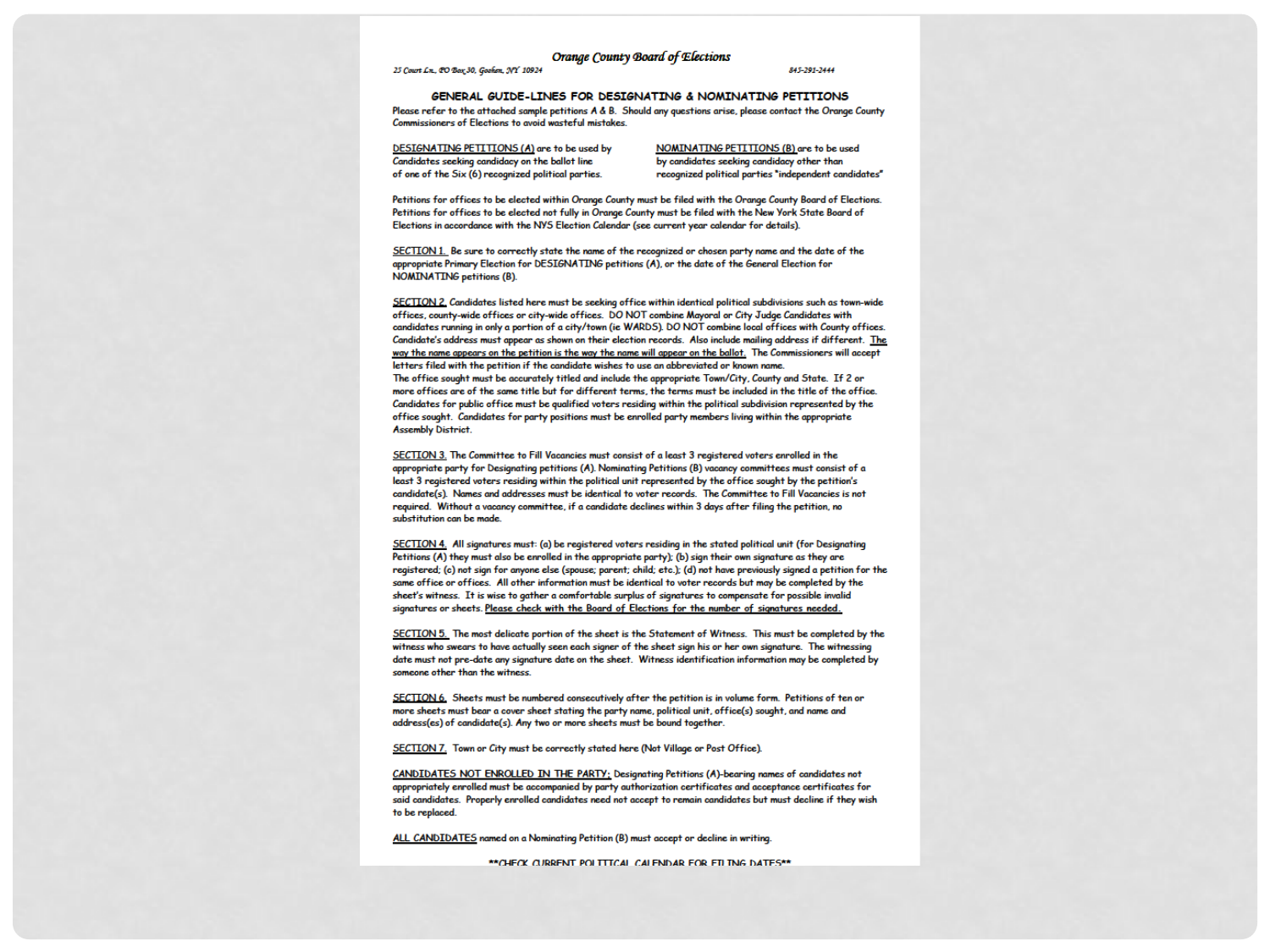### Designating Petition Sec. 6-132, ELECTION LAW

I, the undersigned, do hereby state that I am a duly enrolled voter of the \_\_\_\_\_ Party and entitled to vote at the next primary election of such party, to be held on September 9, 2008; that my place of residence is truly stated opposite my signature hereto, and I do hereby designate the following named person (or persons) as a candidate (or candidates)for the nomination of such party for public office or for election to a party position of such party. **Names of Candidate(s) Public Office or Party Position** 

**Place of Residence** (also P.O. address if not identical)

County of Orange, State of New York

I do hereby appoint (here insert the names and addresses of at least three persons, all of whom shall be enrolled voters of said party).

as a committee to fill vacancies in accordance with the provisions of the election law. In witness whereof, I have hereunto set my hand, the day and year placed opposite my signature.

| <b>Date</b> |     | Name of Signer (signature required) | Residence                                                                                                       | <b>Town or City</b> |
|-------------|-----|-------------------------------------|-----------------------------------------------------------------------------------------------------------------|---------------------|
| 1.          | /07 |                                     |                                                                                                                 |                     |
| 2.          | /07 |                                     |                                                                                                                 |                     |
| 5.          | /07 |                                     |                                                                                                                 |                     |
| 4.          | /07 |                                     |                                                                                                                 |                     |
| Б.          | /07 |                                     |                                                                                                                 |                     |
| 6.          | /07 |                                     |                                                                                                                 |                     |
| 7.          | /07 | ı                                   |                                                                                                                 |                     |
| 8.          | /07 |                                     |                                                                                                                 |                     |
| 9.          | /07 |                                     |                                                                                                                 |                     |
| 10.         | /07 |                                     |                                                                                                                 |                     |
|             | .   | <b>STATEMENT OF WITNESS</b>         | the contract of the contract of the contract of the contract of the contract of the contract of the contract of |                     |

I. (name of witness) state: I am a duly qualified voter of the State of New York and am an enrolled voter of the party.

I now reside at (residence address)

Each of the individuals whose names are subscribed to this petition sheet containing signatures, subscribed the same in my presence on the dates above indicated and identified himself to be the individual who signed the sheet. I understand that this statement will be accepted for all purposes as the equivalent of an affidavit and, if it contains a material false statement, shall subject me to the same penalties as if I had been duly sworn.

**Signature of Witness** 

WITNESS IDENTIFICATION INFORMATION: The following information for the witness named above must be completed prior to filing with the Board of Elections in order for this petition sheet to be valid.

Town or City\_

County of Orange

Sheet #